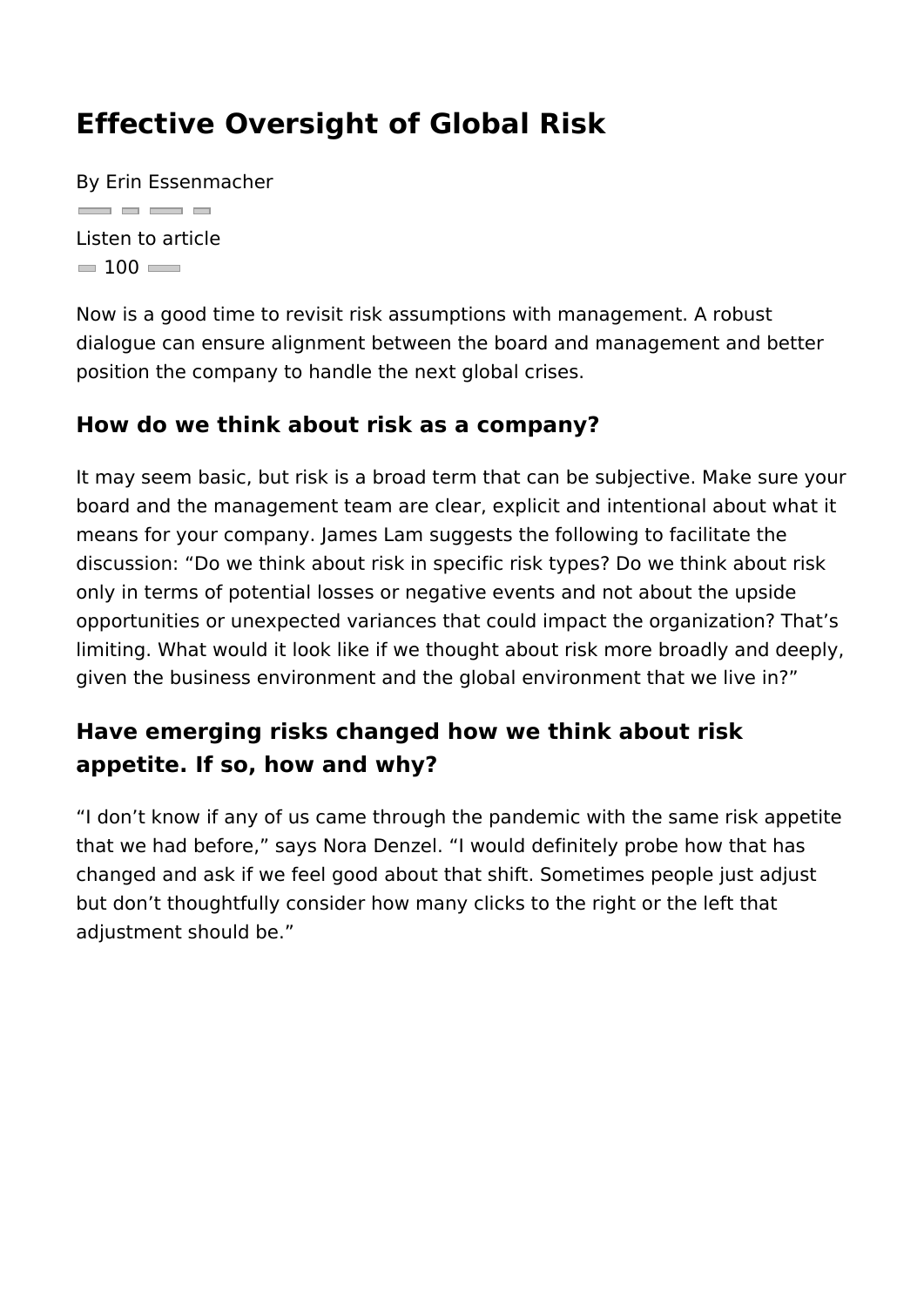

**What are the future**

# **scenarios that could impact our business, and how are we planning for them now?**

Lam suggests gaming out scenarios together and then applying premortems or backcasting on the negative and positive scenarios, working backwards from there. What are the underlying conditions and potential implications to the company? What metrics should we put in place to monitor for these emerging risks? What are the early-warning indicators and strategies that we need to put in place? Ask management what they would do to minimize downside risks: What would you do to control unexpected variances? What would you do to invest in upside opportunities? What if more than one of these scenarios happened simultaneously? "This is a critical part of the board's role," says Lam. "It is not always second nature to management, which is focused on day-to-day operations. I think asking about these scenarios and gaming them out together is really important."

### **When did we last look into our control systems?**

This, says Denzel, is a critical part of the "verify" piece of the board's "trust but verify" mandate. Consider how often your company discusses risk and compliance at the full board level. Is it more than a check-the-box exercise? If it is currently happening annually, should you consider a more frequent cadence?

### **Are we using the right benchmarks?**

Managing through dynamic and unprecedented risk calls for new strategies. That includes how the company measures itself against peers. For example, Denzel says that, rather than simply using industry peers, her technology boards have looked to industries that are more highly regulated to gauge their own progress. "We didn't have the risk sophistication of a financial services firm," says Denzel.